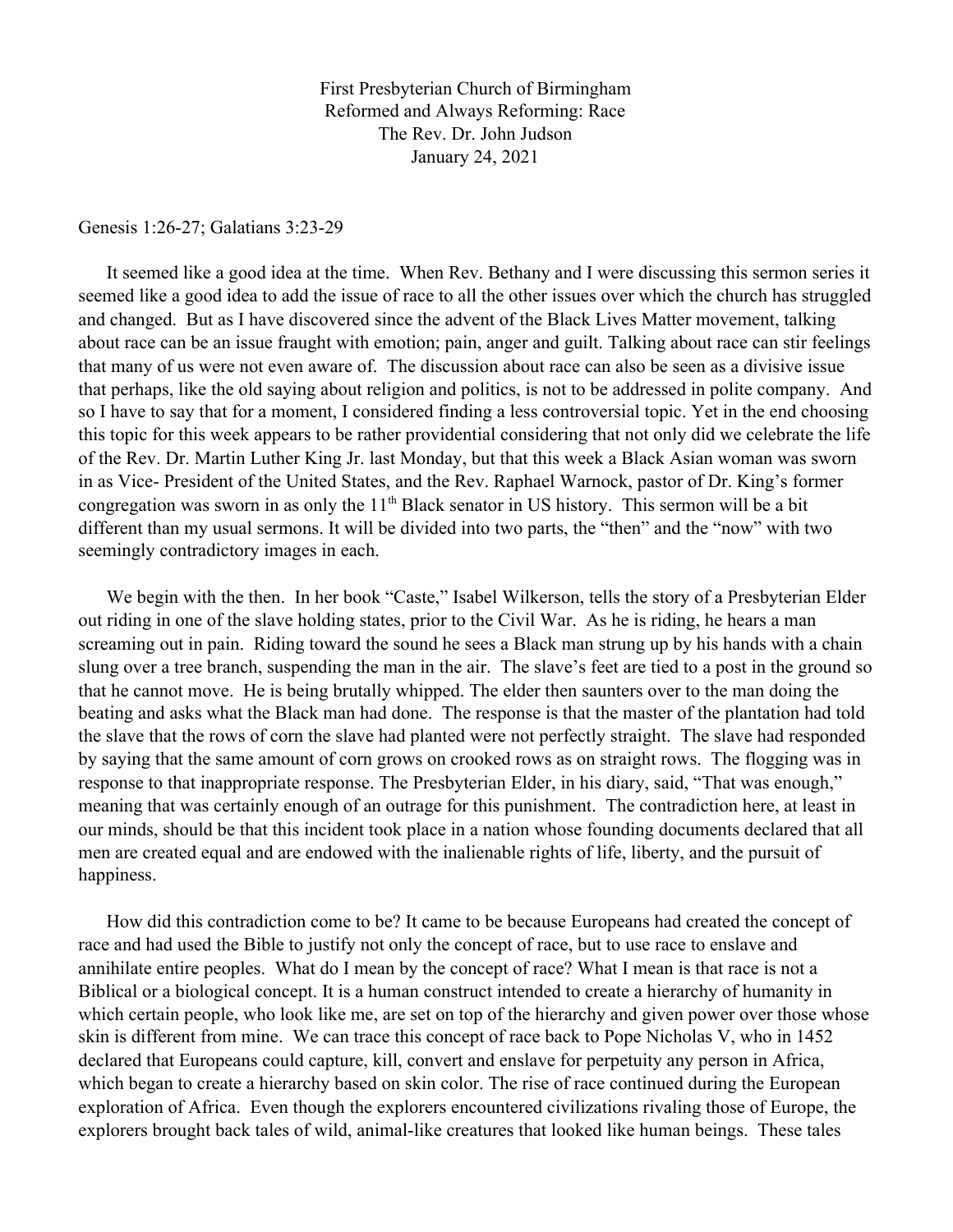slowly began to take root in European imaginations spawning a pseudo-science of European superiority. As Europeans came to the Americas, they brought these concepts with them. And when the south needed cheap labor, the concept of race came in handy. Planters were allowed to perpetually enslave Africans under horrific conditions because they were of an "inferior race" and importantly for us this morning, because the Bible said slavery was an acceptable institution. This claim, that slavery was an acceptable institution, was made regardless of the fact that slavery in the Bible was very different from slavery in America. Slavery in the Bible had nothing to do with the color of someone's skin and was often a condition from which a slave could buy or earn their freedom. Other slavers argued that slavery was also Biblically based because Africans were not descendants of Adam and Eve. They were an entirely different "race." This belief was called polygenesis, meaning that God had created multiple species of human-like creatures, but only one race of people that were the true children of God, meaning white people. And while we may find this odd, it was a powerful "scientific theory" held by Voltaire and many others. Thus, whites were superior to all others and all non-whites could be treated in any manner whites so chose.

 We continue with the now. We begin with the fact that this nation twice elected a Black man, Barack Obama, to the Presidency and now has elected Kamala Harris, a Black Asian woman to the Vice Presidency. Additionally, the state of Georgia has elected the 11<sup>th</sup> Black US senator in the Reverend Raphael Warnock. All these events would have been unimaginable to that Presbyterian Elder. Yet, at the same time we also have a three-year investigative report by Newsday of housing discrimination in Long Island, New York. Newsday spent three years investigating why Long Island is one of America's most segregated areas. In this experiment, Newsday sent couples paired with either a Black, Hispanic or Asian couple to visit local realtors. The couples would then ask to be shown homes all across the area. The interactions were videoed and reviewed by experts in housing discrimination. The results were that Black buyers were discriminated against in comparison to white buyers 49% of the time, Hispanic buyers 39% and Asian buyer, 19%. Examples of this discrimination included showing buyers of color fewer listing, demanding that buyers of color and not white buyers prequalify before seeing listings when white buyers were not asked to do so and then "steering" buyers of color away from majority white neighborhoods and toward mix race neighborhoods. To get a different perspective on this story, I passed this article by one of my cousins who is a very successful Realtor in Houston. She said it shocked her because those actions not only violate the law, but the conduct to which Realtors are to follow. But at the same time, she wrote, it did not surprise her because of what she called "subconscious bias" which we will look at in a minute. So how did we get here?

 The positive part of how we got here comes because of our giving scripture its due. We listen to Genesis 1 and acknowledge that it declares that all human beings, regardless of the color of their skin, are created in the image of God and contain within them the very breath and Spirit of the living God. We listen to the Apostle Paul when he says that in Jesus Christ all worldly differences go away; that there is neither male nor female, Jew nor Gentile, slave nor free; nor in our case one race or another. We have also made God's freeing of the people from slavery as our controlling narrative rather than that of Paul's views on slavery. In other words, we have made progress. Slavery is gone. Jim Crow laws are mostly gone. Yet, somehow, we are not there yet; meaning we are not yet to a place where the concept of race does not affect how we see and relate to one another. This can be seen in the work of Harvard Professor David R. Williams.

 In an interview for the book "Caste," Williams says that a variety of studies show that up to 80% of whites and 33% of Blacks hold unconscious, let me repeat, **unconscious** biases against African